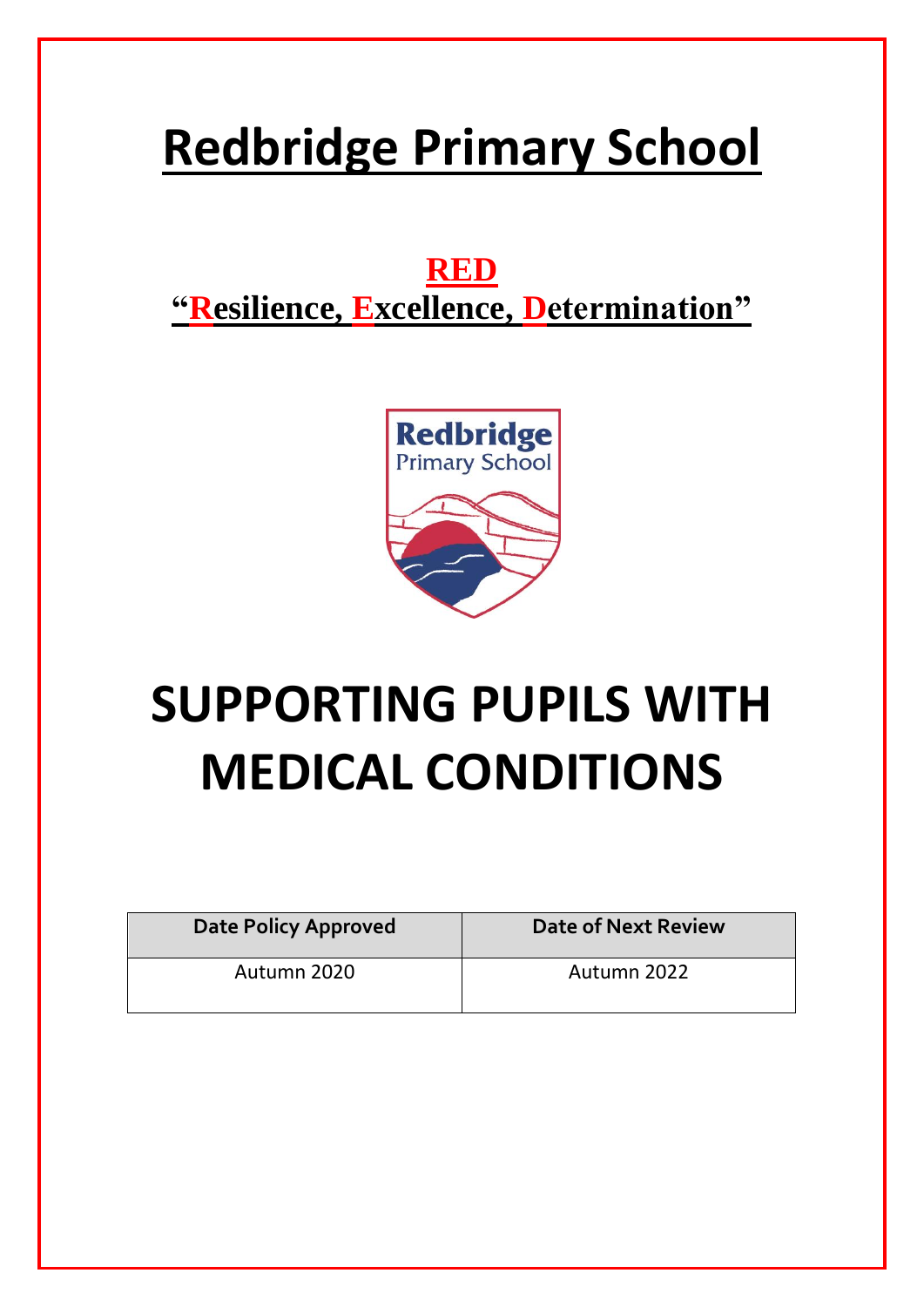# **Introduction**

#### **Contents**

**…………………………………………………………………………………………**

# **1. Aims**

This policy aims to ensure that:

- Pupils, staff and parents understand how our school will support pupils with medical conditions
- Pupils with medical conditions are properly supported to allow them to access the same education as other pupils, including school trips and sporting activities

The governing board will implement this policy by:

- Making sure sufficient staff are suitably trained
- Making staff aware of pupil's condition, where appropriate
- Making sure there are cover arrangements to ensure someone is always available to support pupils with medical conditions
- Providing supply teachers with appropriate information about the policy and relevant pupils
- Developing and monitoring individual healthcare plans (IHPs)

RPS Policy for Supporting pupils with medical conditions Page **2** of **10**

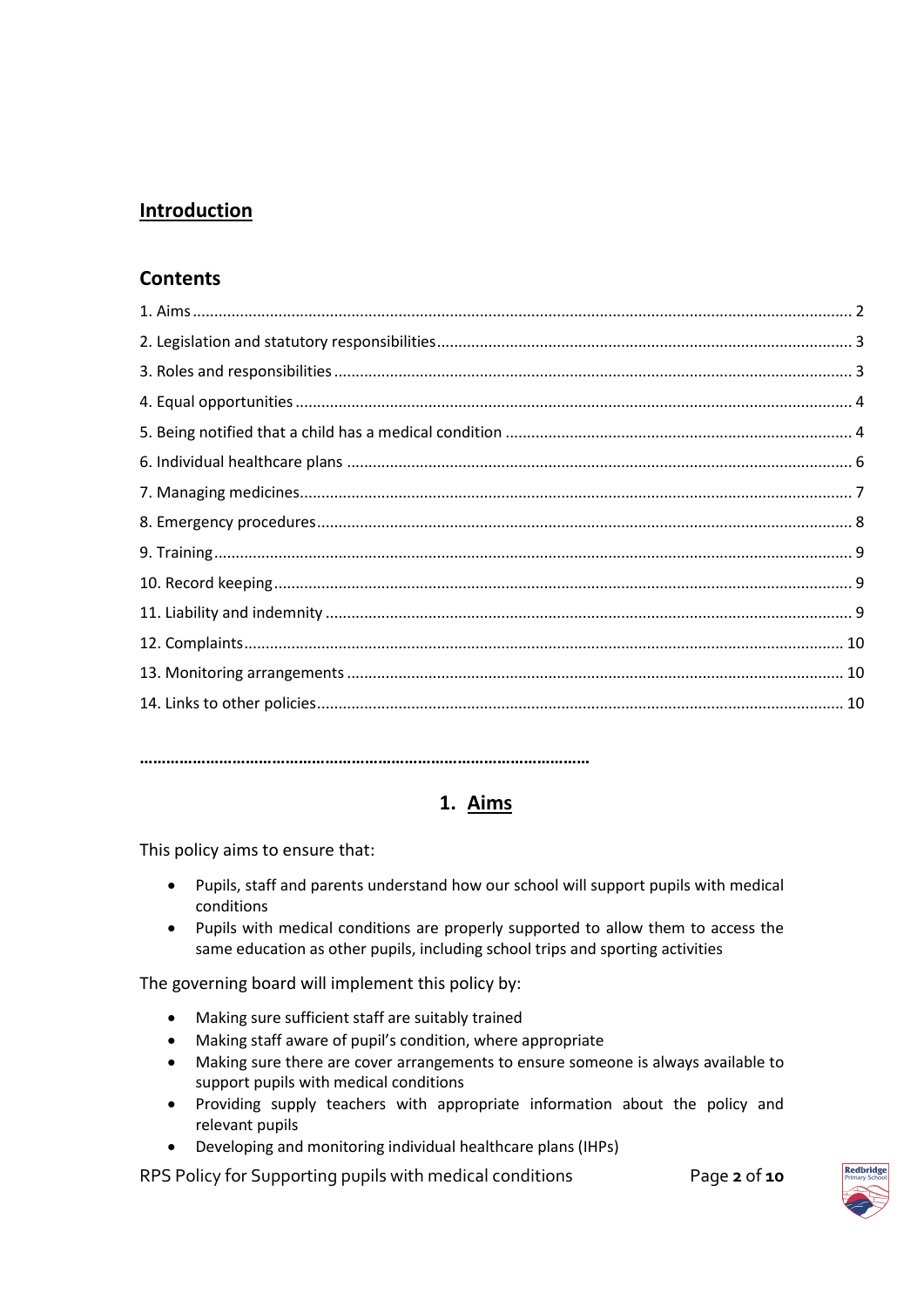#### **The named person with responsibility for implementing this policy is Steve Davies. 2. Legislation and statutory responsibilities**

This policy meets the requirements under [Section 100 of the Children and Families](http://www.legislation.gov.uk/ukpga/2014/6/part/5/crossheading/pupils-with-medical-conditions)  [Act 2014,](http://www.legislation.gov.uk/ukpga/2014/6/part/5/crossheading/pupils-with-medical-conditions) which places a duty on governing boards to make arrangements for supporting pupils at their school with medical conditions.

It is also based on the Department for Education's statutory guidance: Supporting [pupils at school with medical conditions.](https://www.gov.uk/government/uploads/system/uploads/attachment_data/file/484418/supporting-pupils-at-school-with-medical-conditions.pdf)

# **3. Roles and responsibilities**

#### **3.1 The governing board**

The governing board has ultimate responsibility to make arrangements to support pupils with medical conditions. The governing board will ensure that sufficient staff have received suitable training and are competent before they are responsible for supporting children with medical conditions.

#### **3.2 The headteacher**

The headteacher will:

- Make sure all staff are aware of this policy and understand their role in its implementation
- Ensure that there is a sufficient number of trained staff available to implement this policy and deliver against all individual healthcare plans (IHPs), including in contingency and emergency situations
- Take overall responsibility for the development of IHPs
- Make sure that school staff are appropriately insured and aware that they are insured to support pupils in this way
- Contact the school nursing service in the case of any pupil who has a medical condition that may require support at school, but who has not yet been brought to the attention of the school nurse
- Ensure that systems are in place for obtaining information about a child's medical needs and that this information is kept up to date

#### **3.3 Staff**

Supporting pupils with medical conditions during school hours is not the sole responsibility of one person. Any member of staff may be asked to provide support to pupils with medical conditions, although they will not be required to do so. This includes the administration of medicines.

Those staff who take on the responsibility to support pupils with medical conditions will receive sufficient and suitable training, and will achieve the necessary level of competency before doing so.

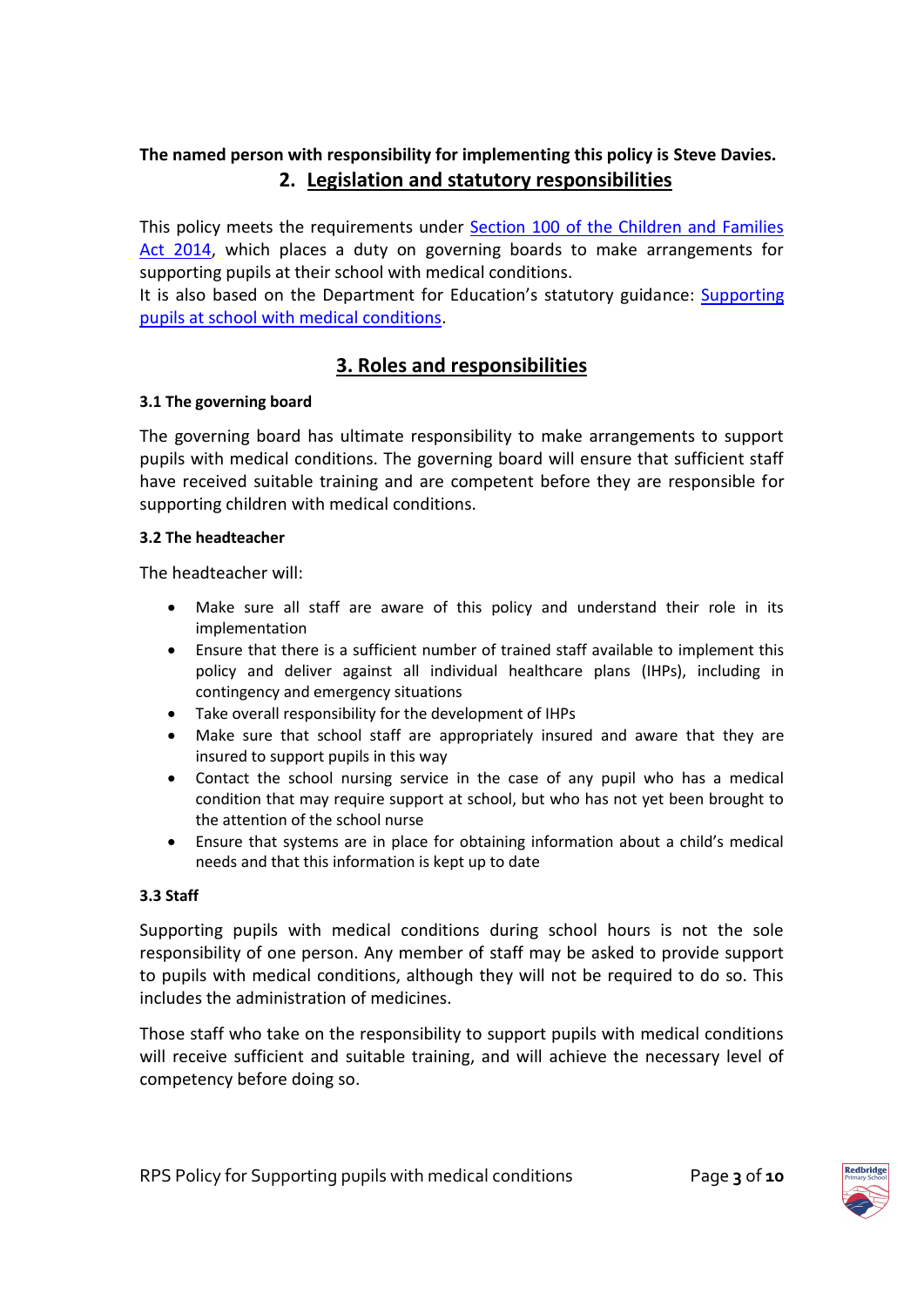Teachers will take into account the needs of pupils with medical conditions that they teach. All staff will know what to do and respond accordingly when they become aware that a pupil with a medical condition needs help.

#### **3.4 Parents**

Parents will:

- Inform the school of any medical information such as asthma, allergies etc
- Provide the school with sufficient and up-to-date information about their child's medical needs
- Be involved in the development and review of their child's IHP and may be involved in its drafting
- Carry out any action they have agreed to as part of the implementation of the IHP e.g. provide medicines and equipment

#### **3.5 Pupils**

Pupils with medical conditions will often be best placed to provide information about how their condition affects them. Pupils should be fully involved in discussions about their medical support needs and contribute as much as possible to the development of their IHPs, dependent on age. They are also expected to comply with their IHPs.

#### **3.6 School nurses and other healthcare professionals**

Our school nursing service will work collaboratively with the school when a pupil has been identified as having a medical condition that will require support in school. This will be before the pupil starts school, wherever possible.

Healthcare professionals, such as GPs and paediatricians, will liaise with the schools nurses and notify them of any pupils identified as having a medical condition.

#### **4. Equal opportunities**

Our school is clear about the need to actively support pupils with medical conditions to participate in school trips and visits, or in sporting activities, and not prevent them from doing so.

The school will consider what reasonable adjustments need to be made to enable these pupils to participate fully and safely on school trips, visits and sporting activities.

Risk assessments will be carried out so that planning arrangements take account of any steps needed to ensure that pupils with medical conditions are included. In doing so, pupils, their parents and any relevant healthcare professionals will be consulted.

# **5. Being notified that a child has a medical condition**

When the school is notified that a pupil has a medical condition, the process outlined below will be followed to decide whether the pupil requires an IHP.

RPS Policy for Supporting pupils with medical conditions Page 4 of 10

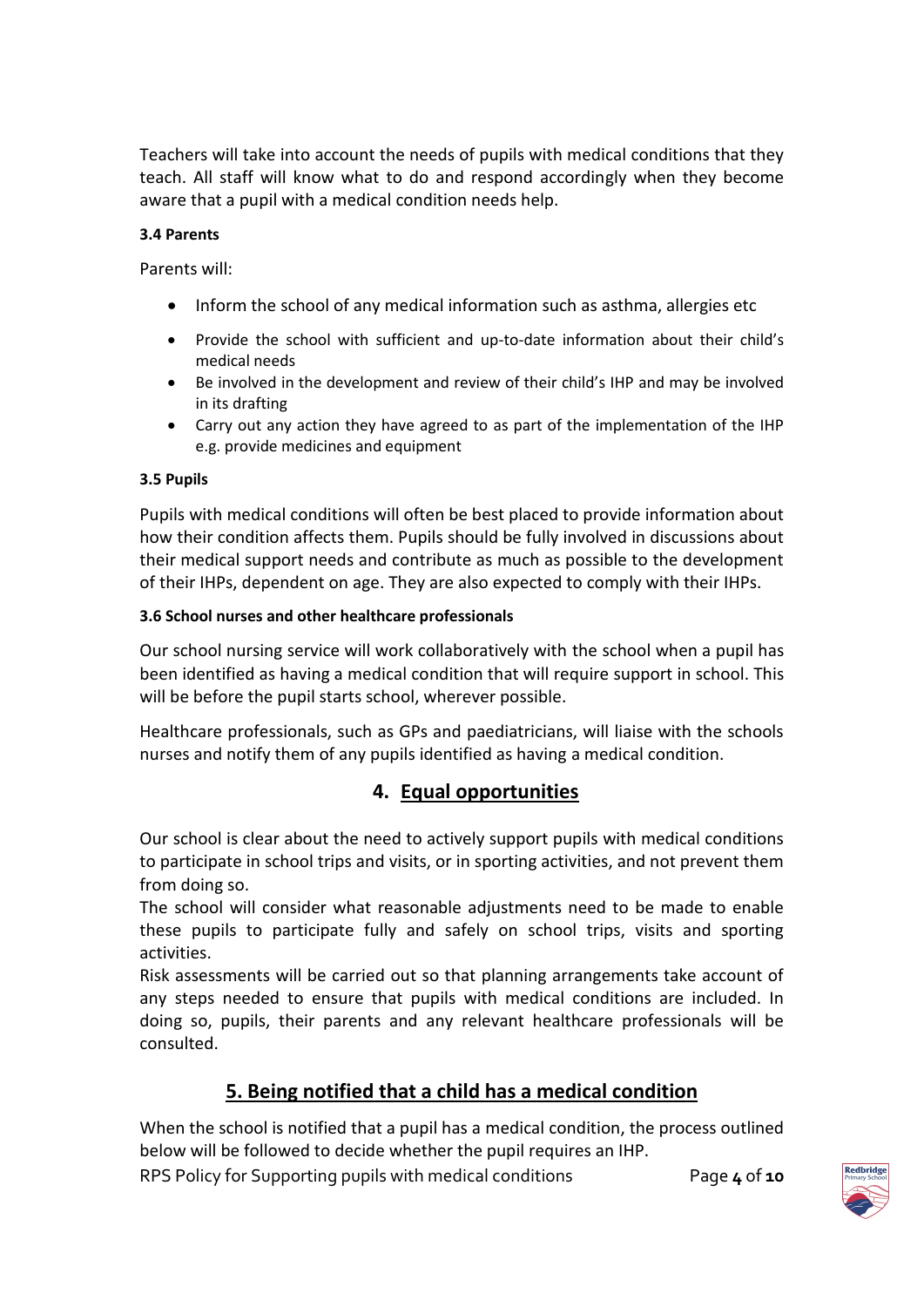The school will make every effort to ensure that arrangements are put into place within 2 weeks, or by the beginning of the relevant term for pupils who are new to our school.



# **6. Individual healthcare plans**

The headteacher has overall responsibility for the development of IHPs for pupils with medical conditions. This has been delegated to Mrs Sarah Blatt. Plans will be reviewed at least annually, or earlier if there is evidence that the pupil's needs have changed.

Plans will be developed with the pupil's best interests in mind and will set out:

RPS Policy for Supporting pupils with medical conditions Page **5** of **10**

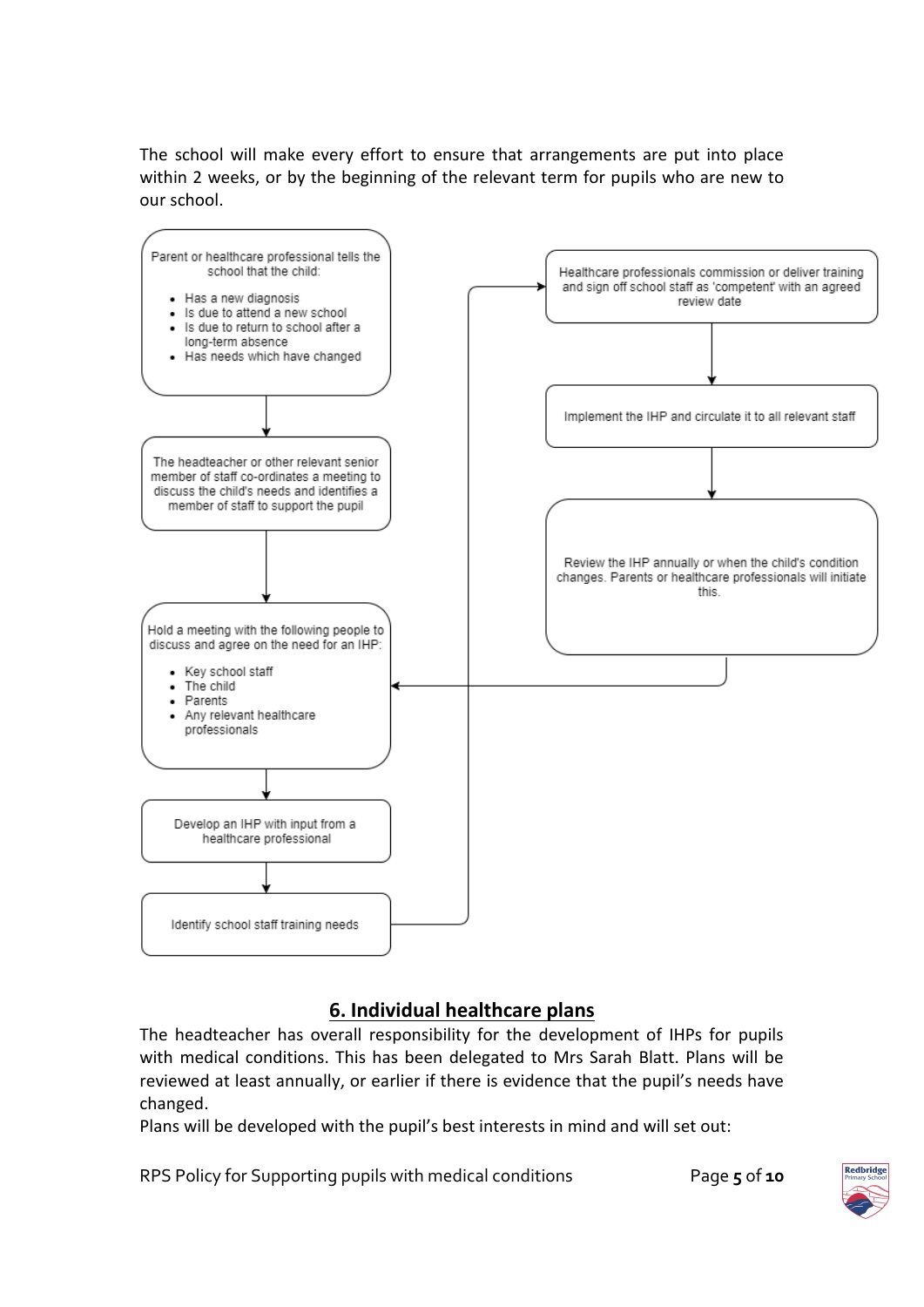- What needs to be done
- When
- By whom

Not all pupils with a medical condition will require an IHP. It will be agreed with a healthcare professional and the parents when an IHP would be inappropriate or disproportionate. This will be based on evidence. If there is not a consensus, the headteacher will make the final decision.

Plans will be drawn up in partnership with the school, parents and a relevant healthcare professional, such as the school nurse, specialist or paediatrician, who can best advise on the pupil's specific needs. The pupil will be involved wherever appropriate.

IHPs will be linked to, or become part of, education, health and care plan (EHCP). If a pupil has SEN but does not have an EHCP, the SEN will be mentioned in the IHP.

The level of detail in the plan will depend on the complexity of the child's condition and how much support is needed. The governing board and the headteacher, in conjunction with our school medical officer will consider the following when deciding what information to record on IHPs:

- The medical condition, its triggers, signs, symptoms and treatments
- The pupil's resulting needs, including medication (dose, side effects and storage) and other treatments, time, facilities, equipment, testing, access to food and drink where this is used to manage their condition, dietary requirements and environmental issues, e.g. crowded corridors, travel time between lessons
- Specific support for the pupil's educational, social and emotional needs. For example, how absences will be managed, requirements for extra time to complete exams, use of rest periods or additional support in catching up with lessons, counselling sessions
- The level of support needed, including in emergencies. If a pupil is self-managing their medication, this will be clearly stated with appropriate arrangements for monitoring
- Who will provide this support, their training needs, expectations of their role and confirmation of proficiency to provide support for the pupil's medical condition from a healthcare professional, and cover arrangements for when they are unavailable
- Who in the school needs to be aware of the pupil's condition and the support required
- Arrangements for written permission from parents and the headteacher for medication to be administered by a member of staff, or self-administered by the pupil during school hours
- Separate arrangements or procedures required for school trips or other school activities outside of the normal school timetable that will ensure the pupil can participate, e.g. risk assessments
- Where confidentiality issues are raised by the parent/pupil, the designated individuals to be entrusted with information about the pupil's condition
- What to do in an emergency, including who to contact, and contingency arrangements

RPS Policy for Supporting pupils with medical conditions Page **6** of **10**

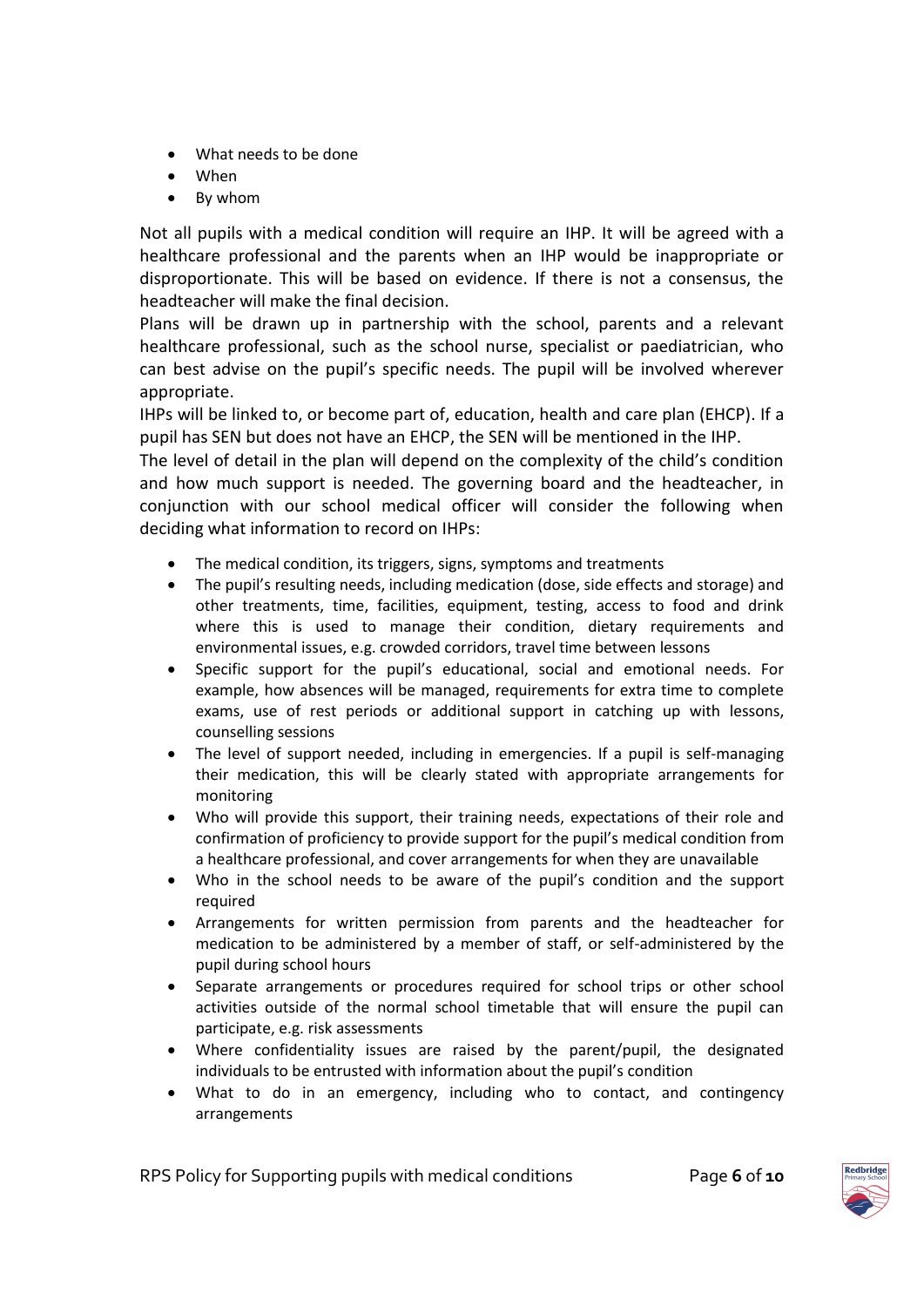# **7. Managing medicines**

Prescription and OTC medicines will only be administered at school:

- When it would be detrimental to the pupil's health or school attendance not to do so **and**
- Where we have parents' written consent

Pupils under 16 will not be given medicine containing aspirin unless prescribed by a doctor.

Anyone giving a pupil any medication (for example, for pain relief) will first check maximum dosages and when the previous dosage was taken. Parents will always be informed.

The school will only accept prescribed medicines that are:

- In-date
- Labelled with a pharmacy label with the child's full name
- Provided in the original container, as dispensed by the pharmacist, and include instructions for administration, dosage and storage

The school will accept insulin that is inside an insulin pen or pump rather than its original container, but it must be in date.

All medicines will be stored safely. Pupils will be informed about where their medicines are at all times and be able to access them immediately. Medicines and devices such as asthma inhalers, blood glucose testing meters and adrenaline pens will always be readily available to pupils and not locked away.

Medicines will be returned to parents to arrange for safe disposal when no longer required.

#### **7.1 Controlled drugs**

[Controlled drugs](http://www.nhs.uk/chq/Pages/1391.aspx?CategoryID=73) are prescription medicines that are controlled under the [Misuse of](http://www.legislation.gov.uk/uksi/2001/3998/schedule/1/made)  [Drugs Regulations 2001](http://www.legislation.gov.uk/uksi/2001/3998/schedule/1/made) and subsequent amendments, such as morphine or methadone.

A pupil who has been prescribed a controlled drug may have it in their possession if they are competent to do so, but they must not pass it to another pupil to use. All other controlled drugs are kept in a secure cupboard in the school office and only named staff have access.

Controlled drugs will be easily accessible in an emergency and a record of any doses used and the amount held will be kept.

#### **7.2 Pupils managing their own needs**

RPS Policy for Supporting pupils with medical conditions Page **7** of **10**

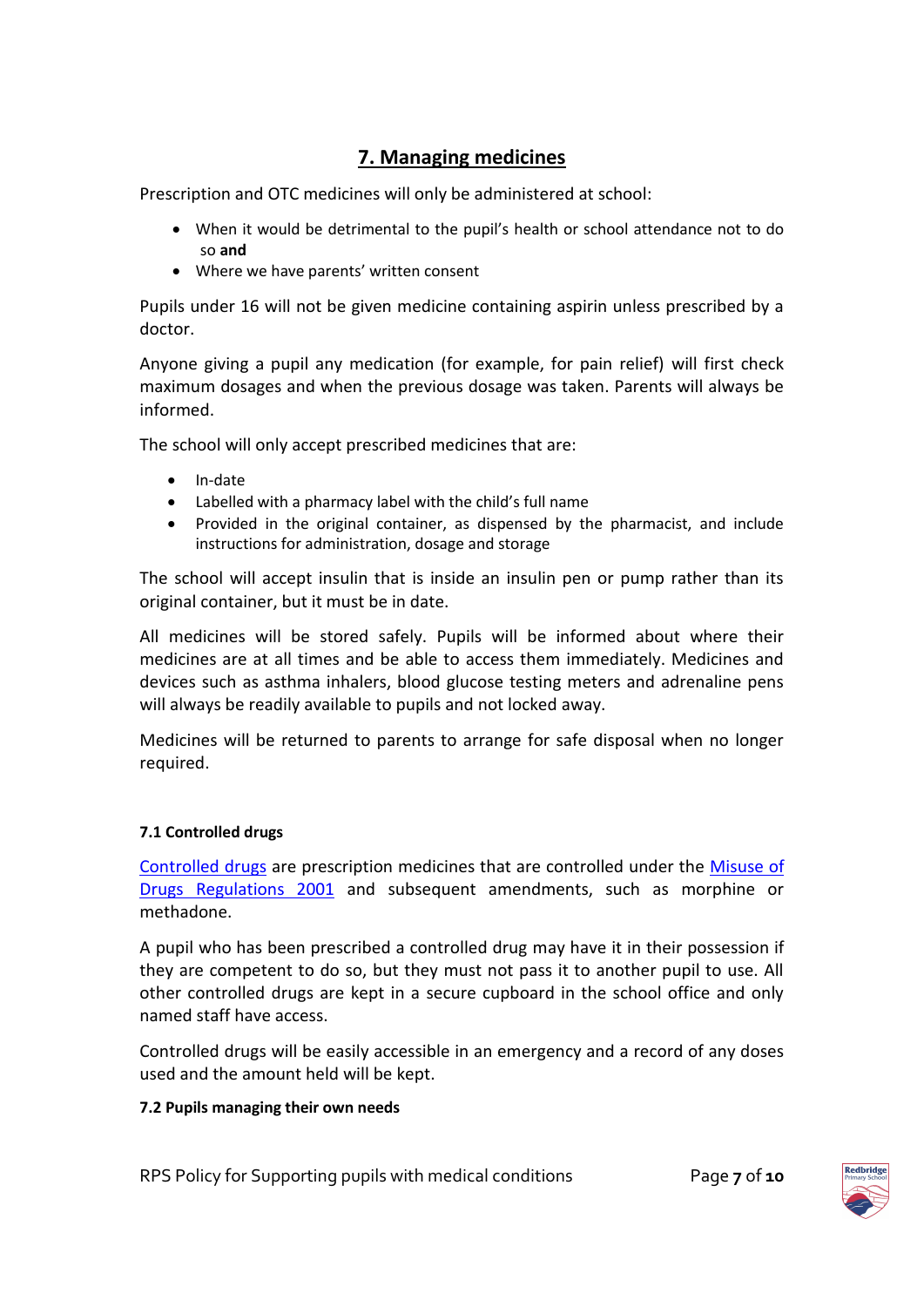Pupils who are competent will be encouraged to take responsibility for managing their own medicines and procedures. This will be discussed with parents and it will be reflected in their IHPs.

Pupils will have access to their own medicines and relevant devices wherever possible, if this has between the family and school. Staff will not force a pupil to take a medicine or carry out a necessary procedure if they refuse, but will follow the procedure agreed in the IHP and inform parents so that an alternative option can be considered, if necessary.

#### **7.3 Unacceptable practice**

School staff should use their discretion and judge each case individually with reference to the pupil's IHP, but it is generally not acceptable to:

- Prevent pupils from easily accessing their inhalers and medication, and administering their medication when and where necessary
- Assume that every pupil with the same condition requires the same treatment
- Ignore the views of the pupil or their parents
- Ignore medical evidence or opinion (although this may be challenged)
- Send children with medical conditions home frequently for reasons associated with their medical condition or prevent them from staying for normal school activities, including lunch, unless this is specified in their IHPs
- If the pupil becomes ill, send them to the school office or medical room unaccompanied or with someone unsuitable
- Penalise pupils for their attendance record if their absences are related to their medical condition, e.g. hospital appointments
- Prevent pupils from drinking, eating or taking toilet or other breaks whenever they need to in order to manage their medical condition effectively
- Require parents, or otherwise make them feel obliged, to attend school to administer medication or provide medical support to their pupil, including with toileting issues. No parent should have to give up working because the school is failing to support their child's medical needs
- Prevent pupils from participating, or create unnecessary barriers to pupils participating in any aspect of school life, including school trips, e.g. by requiring parents to accompany their child
- Administer, or ask pupils to administer, medicine in school toilets

#### **8. Emergency procedures**

Staff will follow the school's normal emergency procedures (for example, calling 999). All pupils' IHPs will clearly set out what constitutes an emergency and will explain what to do.

If a pupil needs to be taken to hospital, staff will stay with the pupil until the parent arrives, or accompany the pupil to hospital by ambulance.

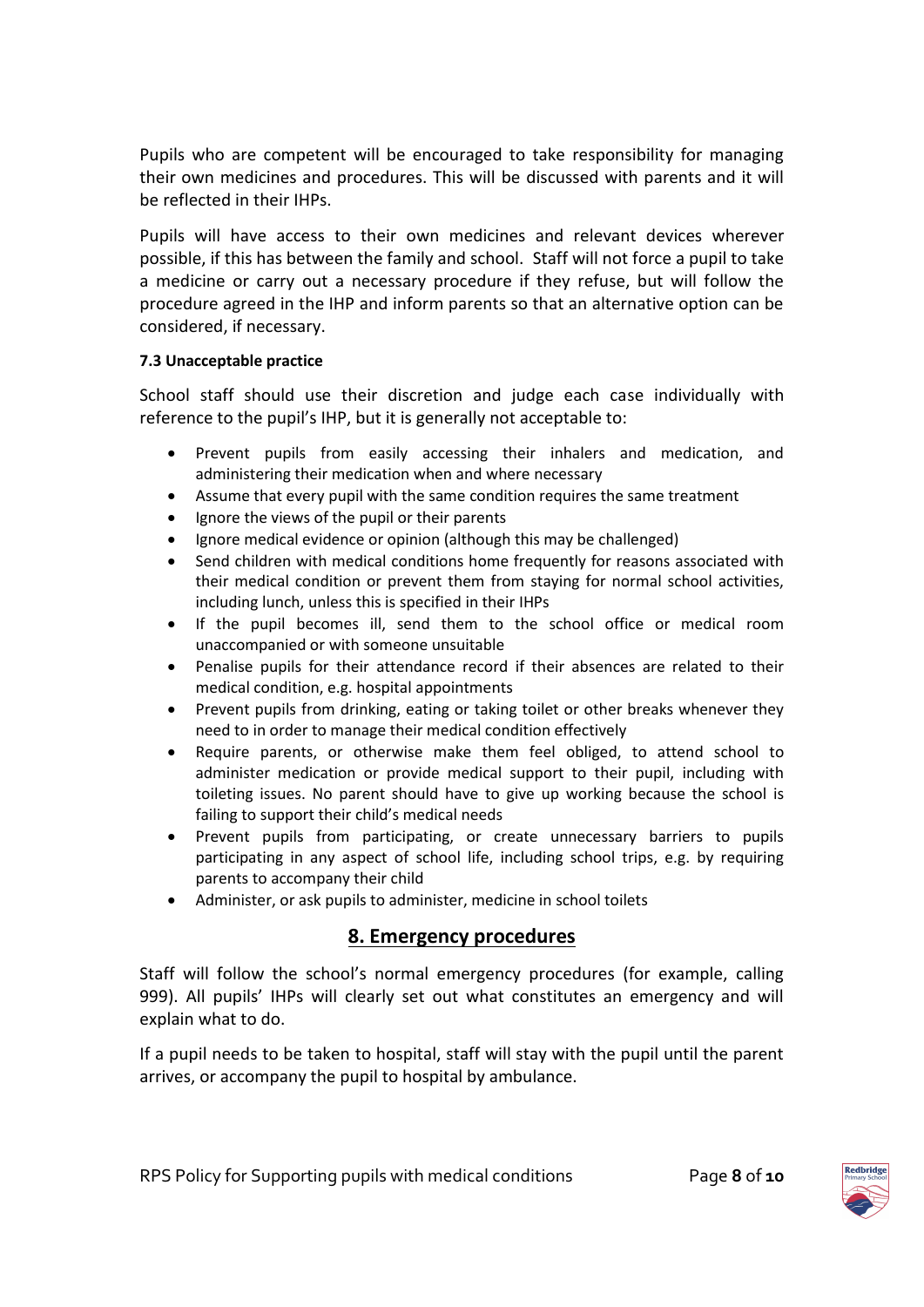# **9. Training**

Staff who are responsible for supporting pupils with medical needs will receive suitable and sufficient training to do so by the appropriate health care professionals. The training will be identified during the development or review of IHPs. Staff who provide support to pupils with medical conditions will be included in meetings where this is discussed or feedback will be given to them by Sarah Blatt (Medical Lead). The relevant healthcare professionals will lead on identifying the type and level of training required and will agree this with the headteacher. Training will be kept up to date.

Training will:

- Be sufficient to ensure that staff are competent and have confidence in their ability to support the pupils
- Fulfil the requirements in the IHPs
- Help staff to have an understanding of the specific medical conditions they are being asked to deal with, their implications and preventative measures

Healthcare professionals will provide confirmation of the proficiency of staff in a medical procedure, or in providing medication.

All staff will receive training so that they are aware of this policy and understand their role in implementing it, for example, with preventative and emergency measures so they can recognise and act quickly when a problem occurs. This will be provided for new staff during their induction.

# **10. Record keeping**

The governing board will ensure that written records are kept of all medicine administered to pupils. Parents will be informed if their pupil has been unwell at school.

IHPs are kept in a readily accessible place which all staff are aware of.

#### **11. Liability and indemnity**

The governing board will ensure that the appropriate level of insurance is in place and appropriately reflects the school's level of risk.

Royal Sun Alliance fully indemnifies Redbridge Primary School, staff against claims for alleged negligence, providing they are acting within the scope of their employment, and staff have been provided with adequate training and are following these guidelines. For the purpose of indemnity, the administration of medical assistance falls within this definition and hence staff can be reassured about the protection provided. In practice the indemnity means that Royal Sun Alliance and not the employee will meet the cost of damages should the claim for alleged negligence